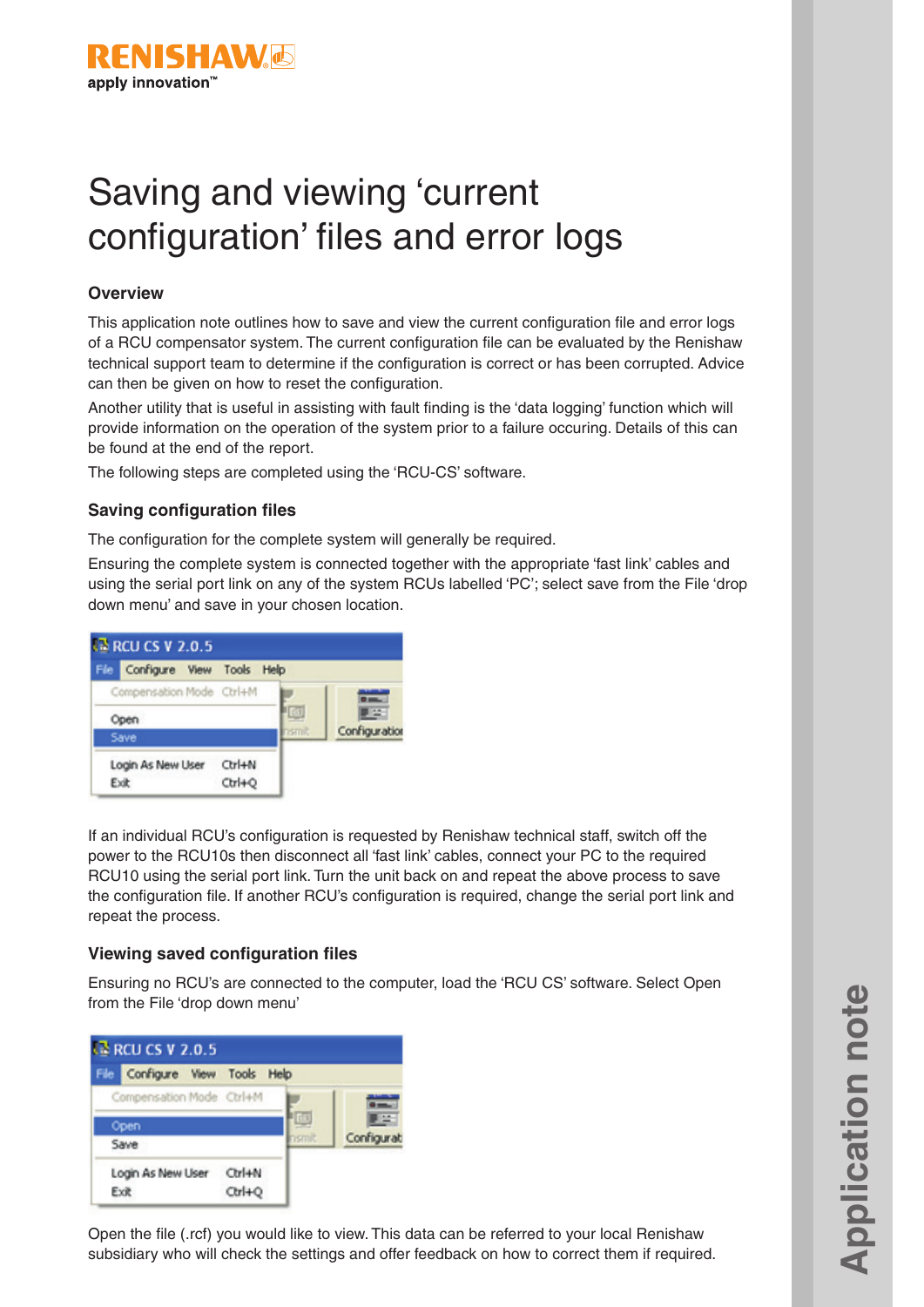

# **Enabling data logging**

To assist Renishaw with fault finding, running your system until the point of failure with data logging enabled could provide vital information for diagnosis.

The data log for the complete system will generally be required.

Ensuring the complete system is connected using the serial port link; select data log from the Toolbar.



This will bring up the data log configuration window.

Select 'enabled' from the drop down menu and click 'ok'. There is a size constraint (which can be increased) on the log configuration; however the predetermined limit (100,000 events) should be sufficient.

| <b>Data Log Configuration</b>                        |                                         |
|------------------------------------------------------|-----------------------------------------|
| <b>Current Details</b>                               |                                         |
| Data Logging:<br>Number of Records:<br>Max Log Size: | Enabled<br>Disabled<br>nabled<br>100000 |
| Clear                                                | Save                                    |
| OK                                                   | Cancel                                  |

Once enabled the icon on the Toolbar will change to represent 'data log on'.



Select one of the three windows (Compensation/Sensors/Diagnostics).



Logging will only take place when a window is opened (compensation, sensors, diganostics).

Three files will be created (FILENAME\_Comp.txt, FILENAME\_Sens.txt and FILENAME\_Stat.txt) irrespective of which window is selected.

Data will only be saved in the opened windows file.

To save data in other files, the corresponding window/s need to be opened. All three windows can be opened at the same time.

One file per live window will be saved irrespective of how many RCUs are connected.

This data can then be referred to your local Renishaw subsidiary for analysis.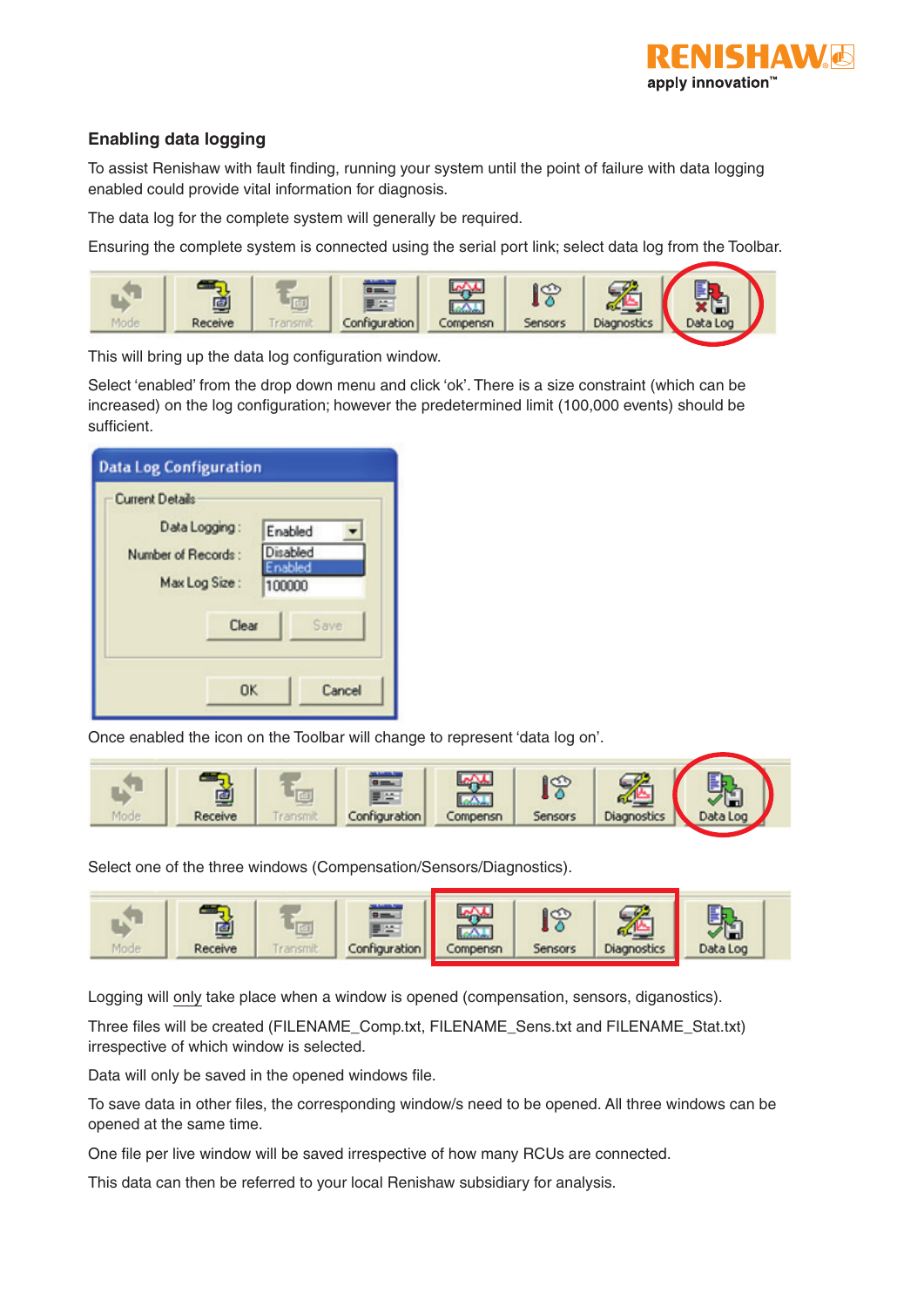## **Saving error log details**

To be able to access the error log detail it first needs to be saved to a PC.

The error log for the complete system will generally be required.

Ensuring the complete system is connected together with the appropriate 'fast link' cables and using the serial port link labelled 'PC'; select error log from the Tools 'drop down menu' in RCU-CS.



This will bring up the Error Log window. Select save from the Log 'drop down menu' and save in your chosen location.

| Data<br>Log       |                     |                    |                   |
|-------------------|---------------------|--------------------|-------------------|
| Save              |                     | <b>RCU Address</b> | <b>Error Code</b> |
|                   |                     |                    | 400               |
| Clear             | 47                  |                    | 22500             |
| Exit              | 44                  |                    | 400               |
|                   | в.                  |                    | 450               |
| 03/04/13 16:57:34 |                     |                    | 410               |
| 03/04/13 16:54:07 |                     |                    | 400               |
| 03/04/13 16:51:11 |                     |                    | 400               |
| 03/04/13 16:46:44 |                     |                    | 400               |
| 03/04/13 16:41:25 |                     |                    | 440               |
| 03/04/13 16:39:02 |                     |                    | 450               |
| 03/04/13 16:36:58 |                     |                    | 410               |
| 03/04/13 16:36:34 |                     |                    | 400               |
| 03/04/13 16:34:38 |                     |                    | 20                |
| 03/04/13 16:33:46 |                     |                    | 20                |
| 22/04/13 20:53:49 |                     |                    | 22510             |
| 22/04/13 20:53:47 |                     |                    | 410               |
|                   | se numero mini la m |                    | nun               |

If an individual RCU's error log is requested, switch off the power to the RCU10s then disconnect all 'fast link' cables, connect to the required RCU10 using the serial port link. Turn the unit back on and repeat the above process to save the file. If another RCU's error log is required, change the serial port link and repeat the process.

### **Viewing saved error log files**

To view error logs (.txt) open the relevant saved file. All errors logged will be displayed in a spreadsheet format. This data can be referred to your local Renishaw subsidiary for analysis.

| error logs - Notepad  |          |          |               |                 |         |               |                  |                         |          |                  | $-10$         |  |
|-----------------------|----------|----------|---------------|-----------------|---------|---------------|------------------|-------------------------|----------|------------------|---------------|--|
| File Edit Format View |          | Help     |               |                 |         |               |                  |                         |          |                  |               |  |
| <b>RCU Addx</b>       | Date     | Time     | <b>Status</b> | <b>Op State</b> | Error   | In Count      | <b>Out</b> Count | Comp Lambda Position OC |          | ScalerIni Pulses |               |  |
| ٥                     | 03/04/13 | 17:03:03 | 0x80808061    | 0x30102880      | 0x440   | ۰             | ٥                | 0.63281826004           | $\circ$  | 64800            | ō             |  |
| ō                     | 03/04/13 | 17:03:08 | 0x808080a1    | 0x30102880      | 0x450   | o             | $\circ$          | 0.632818260043          | $\circ$  | 64800            | ٥             |  |
| ٥                     | 03/04/13 | 17:24:28 | 0x800080a1    | 0x30102880      | 0x400   | 18500         | 18292            | 0.632818260043          | 18292    | 64800            |               |  |
| Ö                     | 03/04/13 | 17:24:28 | 0x80008061    | 0x30102880      | 0x410   | 18500<br>6432 | 18292            | 0.632818260043          | 18292    | 64800            |               |  |
| o                     | 03/04/13 | 17:27:19 | 0x800080a1    | 0x30102880      | 0x400   |               | 6359             | 0.632818260043          | 6359     | 64800            |               |  |
| ō                     | 03/04/13 | 17:27:55 | 0x800080a1    | 0x30102880      | 0x410   | 6454          | 6381             | 0.632818260043          | 6381     | 64800            |               |  |
| ٥                     | 03/04/13 | 17:30:28 | 0x88008041    | Ox 00102880     | 0x400   | 4039          | 3993             | 0.63281826004           | 3993     | 64800            |               |  |
| Ō                     | 03/04/13 | 17:35:04 | 0x808080a1    | 0x30102880      | 0x400   | $-18872$      | $-18660$         | 0.632818260043          | $-18660$ | 64800            |               |  |
| Ō                     | 03/04/13 | 17:35:04 | 0x80008061    | 0x30102880      | 0x410   | $-18872$      | $-18660$         | 0.632818260043          | $-18660$ | 64800            |               |  |
| ٥                     | 03/04/13 | 17:45:32 | 0x80008061    | 0x30102880      | 0x400   | $-15204$      | $-15033$         | 0.632818260043          | $-15033$ | 64800            |               |  |
| Ō                     | 03/04/13 | 17:45:32 | 0x800080a1    | 0x30102880      | 0x410   | $-15204$      | $-15033$         | 0.632818260043          | $-15033$ | 64800            |               |  |
| ō                     | 03/04/13 | 17:45:32 | 0x80008061    | 0x30102880      | 0x450   | $-15204$      | $-15033$         | 0.632818260043          | $-15033$ | 64800            |               |  |
| ö                     | 10/04/13 | 20:42:12 | 0x88008081    | 0x301028c0      | 0x410   | $\circ$       | $\circ$          | 0.632818260043          | $\circ$  | 64800            |               |  |
| Ŏ                     | 10/04/13 | 20142114 | 0x80008061    | 0x301028c0      | 0x22510 | ٥             | Ò                | 0.632818260043          |          | 64800            |               |  |
| Ō                     | 10/04/13 | 20:49:12 | 0x8061        | 0x301028c0      | 0x22100 |               | $\circ$          | 0.632818260043          |          | 64800            |               |  |
| ٥                     | 10/04/13 | 20:52:46 | 0x800080a1    | 0x301028c0      | 0x20    | $-1000$       | $-988$           | 0.632818260043          | $-988$   | 64800            |               |  |
| ٥                     | 22/04/13 | 20:53:47 | 0x88008081    | 0x301028c0      | 0x410   |               |                  | 0.63281826004           | Ó        | 64800            |               |  |
| Ō                     | 22/04/13 | 20:53:49 | 0x80008061    | 0x301028c0      | 0x22510 |               | $\circ$          | 0.632818260043          |          | 64800            |               |  |
| ٥                     | 26/04/13 | 18:33:50 | 0x88008081    | 0x301028c0      | 0x440   | ö             | $\circ$          | 0.632818260043          |          | 64800            |               |  |
| ö                     | 26/04/13 | 18:33:52 | 0x80008061    | 0x301028c0      | 0x22540 | ö             | Ó                | 0.632818260043          |          | 64800            |               |  |
| Ŏ                     | 03/04/13 | 16:36:34 | 0x800080a1    | 0x30102880      | 0x400   | $-6031$       | $-5963$          | 0.632818260043          | $-5963$  | 64800            |               |  |
| Ō                     | 03/04/13 | 16:36:58 | 0x80008061    | 0x30102880      | 0x410   | $-6057$       | $-5989$          | 0.632818260043          | $-5989$  | 64800            |               |  |
| ٥                     | 03/04/13 | 16:39:02 | 0x800080a1    | 0x30102880      | 0x450   | $-6015$       | $-5947$          | 0.632818260043          | $-5947$  | 64800            |               |  |
| ٥                     | 03/04/13 | 16:41:25 | 0x88008081    | 0x30102880      | 0x440   |               |                  | 0.63281826004           |          | 51840            |               |  |
| ٥                     | 03/04/13 | 16:46:44 | 0x88008081    | 0x30102a80      | 0x400   |               |                  | 0.632818260043          |          | 64800            |               |  |
| ٥                     | 03/04/13 | 16:51:11 | 0x88008081    | 0x30102880      | 0x400   | ö             |                  | 0.632818260043          |          | 64800            |               |  |
| ٥                     | 03/04/13 | 16:54:07 | 0x88008081    | 0x30102880      | 0x400   |               | ٥                | 0.63281826004           |          | 64800            |               |  |
| ō                     | 03/04/13 | 16:57:34 | 0x80808061    | 0x30102880      | 0x410   |               | o                | 0.632818260043          |          | 64800            |               |  |
| ٥                     | 03/04/13 | 16:57:34 | 0x80008061    | 0x30102880      | 0x450   |               | $\circ$          | 0.632818260043          |          | 64800            |               |  |
| Ö                     | 03/04/13 | 17:00:44 | 0x88008081    | 0x30102880      | 0x400   |               | Ò                | 0.63281826004           |          | 64800            |               |  |
| ٥                     | 03/04/13 | 17:00:47 | 0x80008061    | 0x30102880      | 0x22500 | $\frac{0}{0}$ | ٥                | 0.63281826004           |          | 64800            | $\frac{0}{0}$ |  |
| ō                     | 03/04/13 | 17:01:16 | 0x88008081    | 0x30102880      | 0x400   |               | $\circ$          | 0.632818260043          |          | 64800            |               |  |
|                       |          |          |               |                 |         |               |                  |                         |          |                  |               |  |
|                       |          |          | ۰             |                 |         |               |                  |                         |          |                  |               |  |